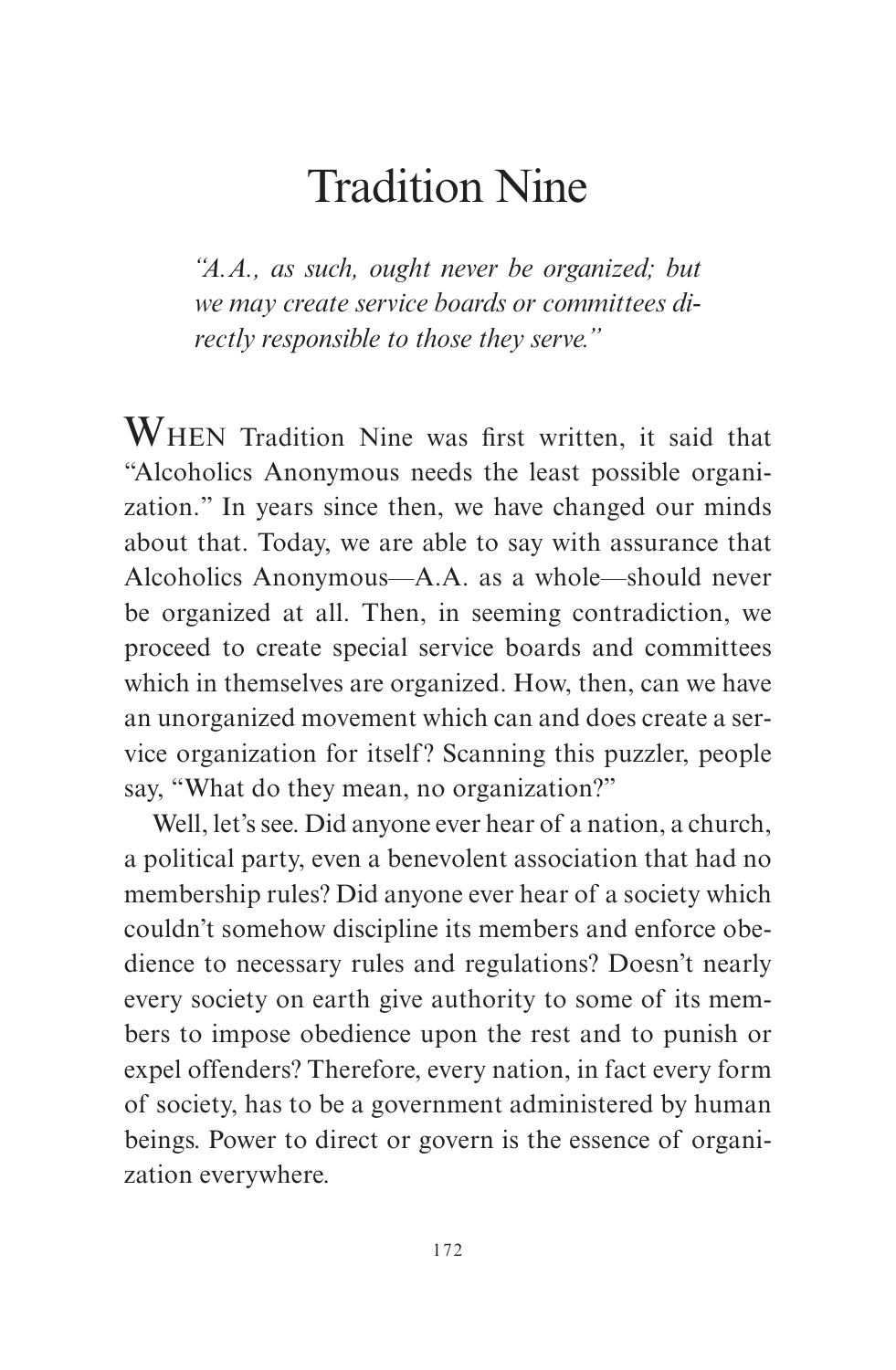Yet Alcoholics Anonymous is an exception. It does not conform to this pattern. Neither its General Service Conference, its Foundation Board,\* nor the humblest group committee can issue a single directive to an A.A. member and make it stick, let alone mete out any punishment. We've tried it lots of times, but utter failure is always the result. Groups have tried to expel members, but the banished have come back to sit in the meeting place, saying, "This is life for us; you can't keep us out." Committees have instructed many an A.A. to stop working on a chronic backslider, only to be told: "How I do my Twelfth Step work is my business. Who are you to judge?" This doesn't mean an A.A. won't take advice or suggestions from more experienced members, but he surely won't take orders. Who is more unpopular than the oldtime A.A., full of wisdom, who moves to another area and tries to tell the group there how to run its business? He and all like him who "view with alarm for the good of A.A." meet the most stubborn resistance or, worse still, laughter.

You might think A.A.'s headquarters in New York would be an exception. Surely, the people there would have to have some authority. But long ago, trustees and staff members alike found they could do no more than make suggestions, and very mild ones at that. They even had to coin a couple of sentences which still go into half the letters they write: "Of course, you are at perfect liberty to handle this matter any way you please. But the majority

<sup>\*</sup> In 1954, the name of the Alcoholic Foundation, Inc., was changed to the General Service Board of Alcoholics Anonymous, Inc., and the Foundation office is now the General Service Office.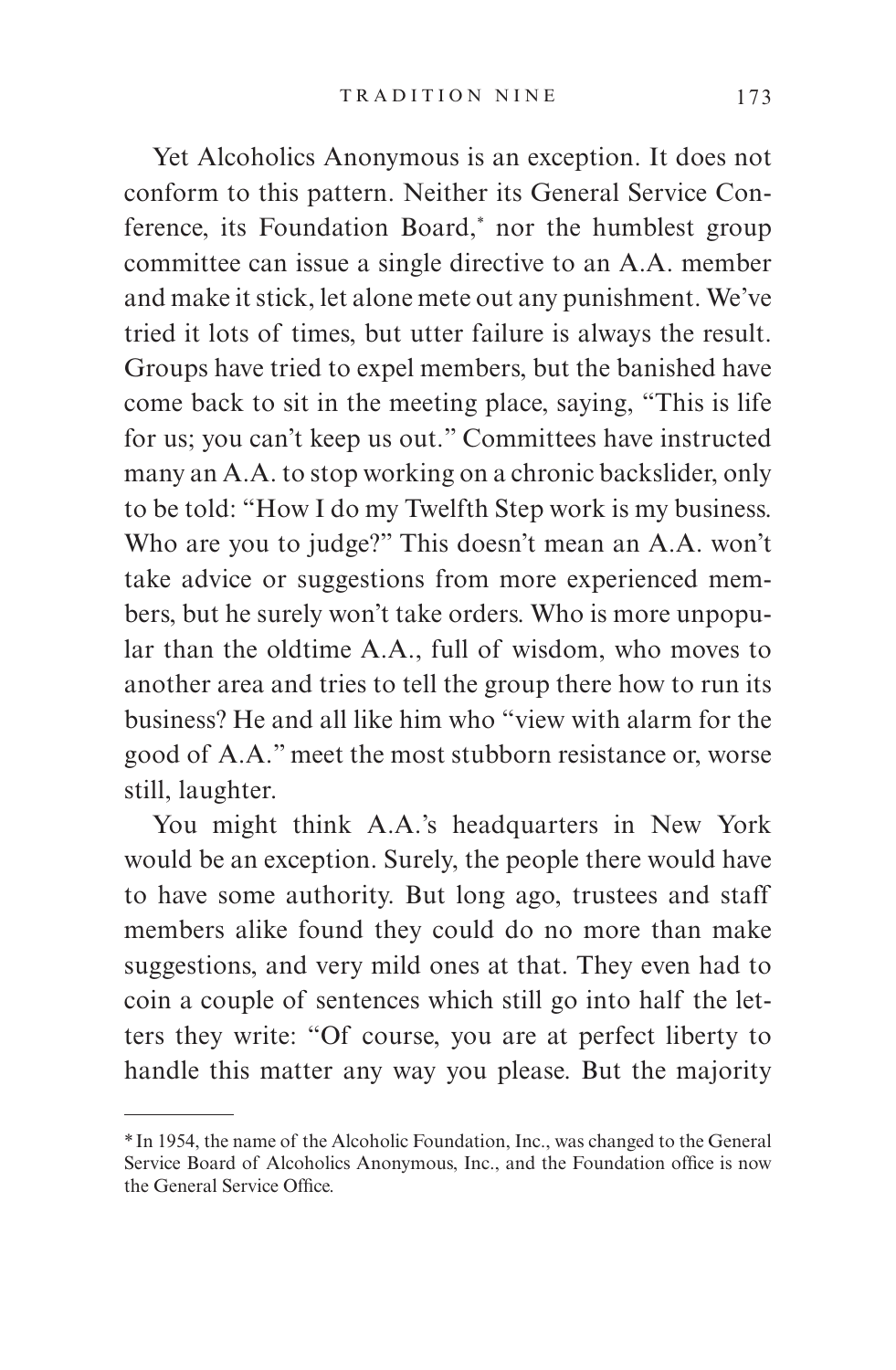experience in A.A. does seem to suggest…" Now, that attitude is far removed from central government, isn't it? We recognize that alcoholics can't be dictated to—individually or collectively.

At this juncture, we can hear a churchman exclaim, "They are making disobedience a virtue!" He is joined by a psychiatrist who says, "Defiant brats! They won't grow up and conform to social usage!" The man in the street says, "I don't understand it. They must be nuts!" But all these observers have overlooked something unique in Alcoholics Anonymous. Unless each A.A. member follows to the best of his ability our suggested Twelve Steps to recovery, he almost certainly signs his own death warrant. His drunkenness and dissolution are not penalties inflicted by people in authority; they result from his personal disobedience to spiritual principles.

The same stern threat applies to the group itself. Unless there is approximate conformity to A.A.'s Twelve Traditions, the group, too, can deteriorate and die. So we of A.A. do obey spiritual principles, first because we must, and ultimately because we love the kind of life such obedience brings. Great suffering and great love are A.A.'s disciplinarians; we need no others.

It is clear now that we ought never to name boards to govern us, but it is equally clear that we shall always need to authorize workers to serve us. It is the difference between the spirit of vested authority and the spirit of service, two concepts which are sometimes poles apart. It is in this spirit of service that we elect the A.A. group's informal rotating committee, the intergroup association for the area,